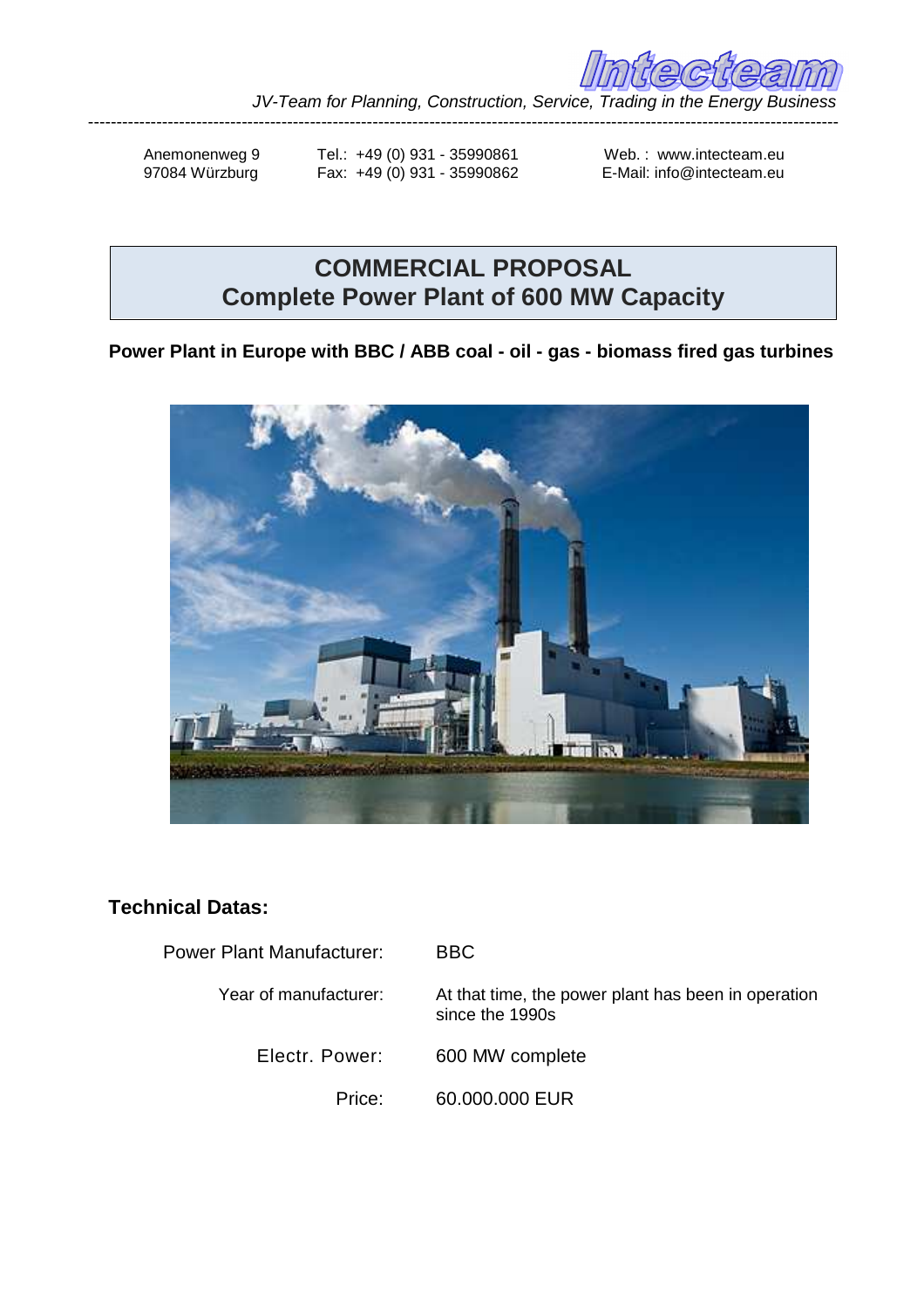# **1. PRICE OF POWER PLANT AND EQUIPMENT.**

1.1 The asking price for the power plant with 2 gas turbines and all equipment is EUR 60,000,000.00 (sixty million Euro and zero zero Cents) as is and ex of transaction costs, costs of dismantling, transportation, re-assembly and possible taxes

#### **2. ESTIMATED LIFE EXPECTANCY AND WARRANTY FOR OPERABILITY OF EQUIPMENT.**

The power plant has been thoroughly checked and technically evaluated when it was shutdown in May 2013. At that time, the power plant has been in operation since the 1990s and been shut down due to the financial inviability to keep producing electricity at the site in Europe. Based on the technical evaluation, engineers asked to provide an estimate of the extend of life of the plant and equipment indicated that plant and equipment can be reasonably expected to operate without any technical problems at least for the next 20 years. This estimation assumes that the equipment is being operated within its capacity and under normal circumstances as recommended by the original equipment manufacturer. The estimate also assumes regular maintenance and technical check-up intervals over the life cycle of the equipment.

The seller warrants the completeness of the plant and the equipment and their technical operability and technically proper quality as can be expected based on the operating hours and conditions the equipment has been used until 2013.

The seller does not accept any responsibility for any defects, technical and mechanical failures that may occur during disassembly, packaging, transportation, shipping, unpacking and reassembly. Part of the sales agreement will be a complete technical report to ensure the quality of the equipment at the time of the transferral of legal ownership and before disassembly and packaging of plant parts and equipment as described in the negotiated sales agreement.

## **3. DELIVERY TIME.**

Shipment is done immediately after contract signing and payment of 50 % of the agreed purchase price and confirmed by an official invoice and official shipping documents. Time of equipment installation and make-ready is max. thirty-six (36) months from receiving the first installment of the price payment from the buyer. The maximum installation and make-ready time is an estimate under the most likely circumstances. The actual time of disassembly, packaging, transportation, shipping, unpacking, reassembly and make-ready may vary and depends on factors that at this time cannot be considered with any degree of certainty

## **4. TERMS OF PAYMENT**

**50%** is due upon binding signing of sales contract and certification of signature by notary public. Once payment has been received the shipment manifest will be provided and delivery time confirmed along with an official invoice.

**45%** is due against the Bill of Landing confirming reception of the equipment and export documents of the supplied unit.

**5%** is due when the equipment has been installed and commissioned at the buyer´s designated site.

#### **5. VALIDITY OF PROPOSAL**

The proposal is valid for 30 (thirty) days from the date of its submission as indicated by date stamp in case of email transmission or postal date stamp or date stamp on the delivery bill in case of postal or third party delivery service, respectively. The validity may be extended at the request of an interested buyer conditioned upon a written agreement between seller and buyer that the buyer has to request no later than on the 30th day of the validity period and the signing of the written agreement including terms for extending the validity no later than within 10 days after expiree of the validity period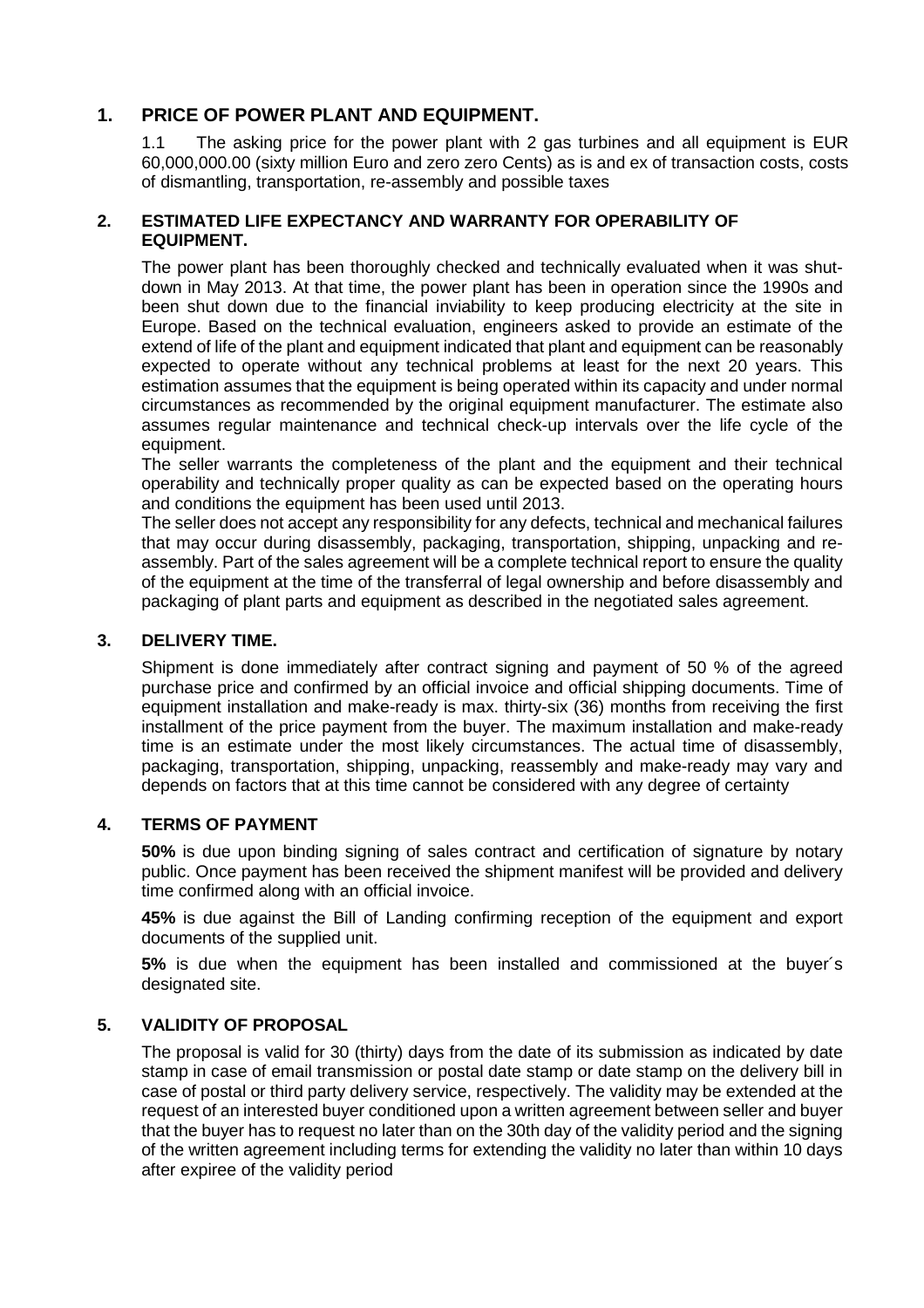#### **6. MISCELLANEOUS**

**We are providing** this proposal based on information received and ascertained with all due diligence from the seller and to the best of our knowledge.

**We do not warrant** the validity of each and every detail given by the seller and expect a party interested in acquiring the assets offered in this proposal to conduct an independent and thorough due diligence by a competent party of her choosing at her own expense.

**We do not warrant** the price and terms stated in this proposal since the final agreed upon sales price is the result of direct negotiations between seller and buyer and can differ due to transaction related costs such as legal counsel, technical consultancy, technical and logistical due diligence costs, inspection expenses, travel, lodging, food and personal time invested by the potential buyer and his professional service providers and employees.

**We are entitled to a commission payable by and invoiced to the buyer** upon closure of a sales agreement between seller and buyer and based upon our efforts in support of such an agreement in the amount of 2,0% of the agreed upon sales price due immediately. Based on the asking price specified in this proposal we will currently invoice

**EUR 1,200,000.00 (eight hundred and ten thousand Euro and zero zero Cents)** net of any value added tax (VAT) that has to be added to the amount of the invoice.

### **7. TECHNICAL DETAILS**

# **Power Plant in Europe with BBC / ABB coal - oil - gas - biomass fired gas turbines**

Power plant with 2 BBC / ABB turbines of 300 MW generation capability each.

- **Unit 1:** 172,000 total operating hours. Overhauled 2006, installation of a new rotor (HD, MD, LD), ran only 13,300 hours after the refurbishment in production until May 1st, 2013. HD rotor swapped in April 2011, operated only 408 hours until May 1st, 2013.
- Unit 2: 265,000 total operating hours Overhauled 2006, also new rotor (HD, MD, LD), ran only 45,000 hours after refurbishment in production until May 1st, 2013.

HD rotor exchanged in November 2010, ran only 13,300 hours until May 1st, 2013 Performance: 189 kg / cm2, at 540O C, 3,000 t / min

|                      | Alternator ACEC TC 1498                                                                                                                                     |
|----------------------|-------------------------------------------------------------------------------------------------------------------------------------------------------------|
| Cooling:             | Hydrogen 22 kV 3,000 tr 1,550 kVa                                                                                                                           |
| Cooling:             | Westinghouse 375 MVA 156 / 22 kV                                                                                                                            |
| Coupled Trafo:       | Alstom 20 MVA 22 / 6.4 kV                                                                                                                                   |
| Coupled Trafo:       | Alstom 20 MVA 71.5 / 6.4 kV                                                                                                                                 |
| Fuel Pumps:          | ID: 3 / HD: 3 / LD: 2,881 / HD: 2,223, 16 burners tangential                                                                                                |
| <b>Gas Burners</b>   | Tangential 16 pcs, 5,000 Nm3                                                                                                                                |
| Coal grinding mills: | 4 x Loesche LM 19.20D, 25t/hr, 2 x Loesche LM 20.20D, 35<br>$t/hr$ .                                                                                        |
|                      | Biomass power generation by CFB (circulating fluidized bed)<br>boiler, 20 MWe fired by wood derived waste cut into chips.<br>Complete sawdust installation. |
|                      | Easy to dismantle, overhead crane, no asbestos.                                                                                                             |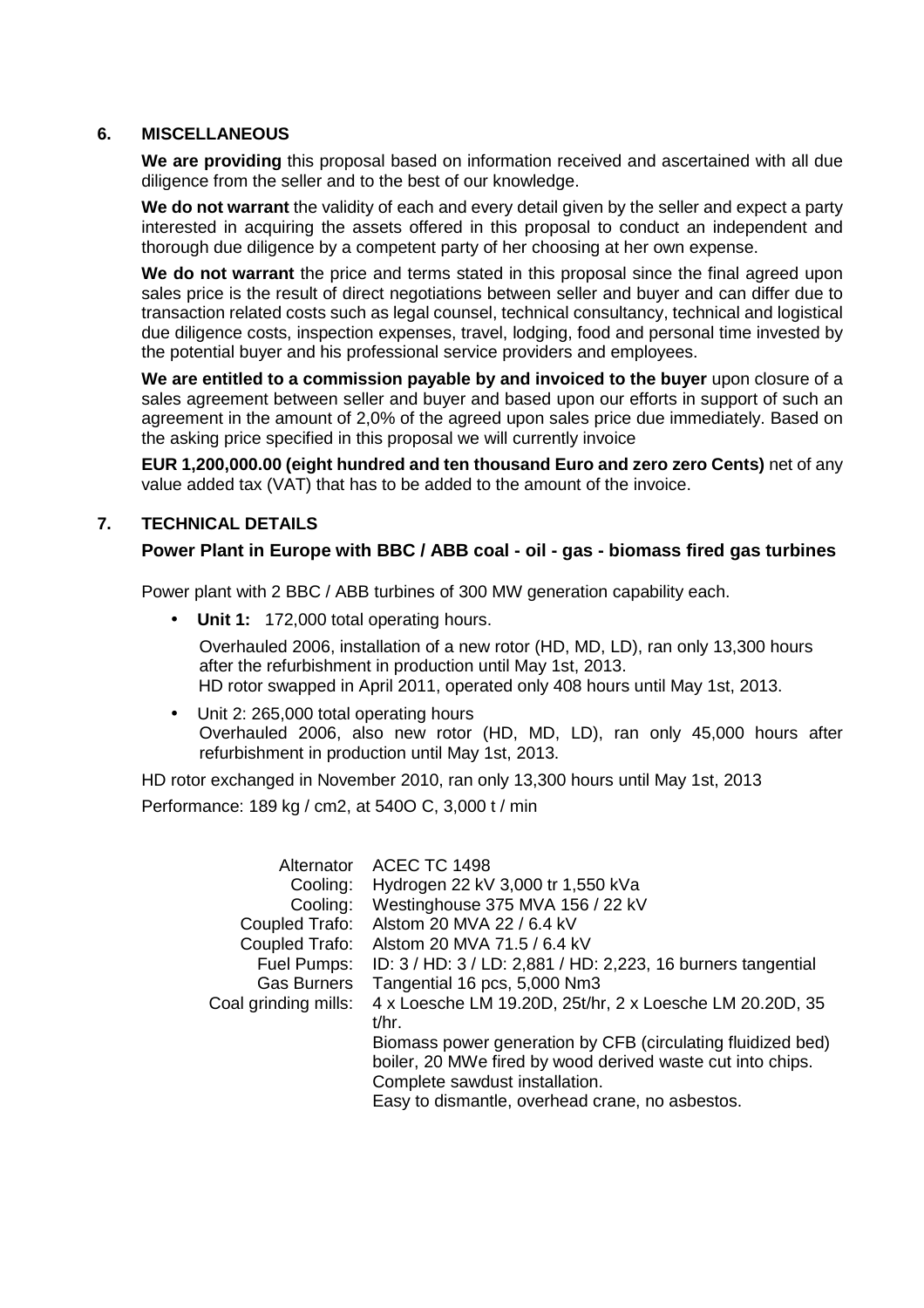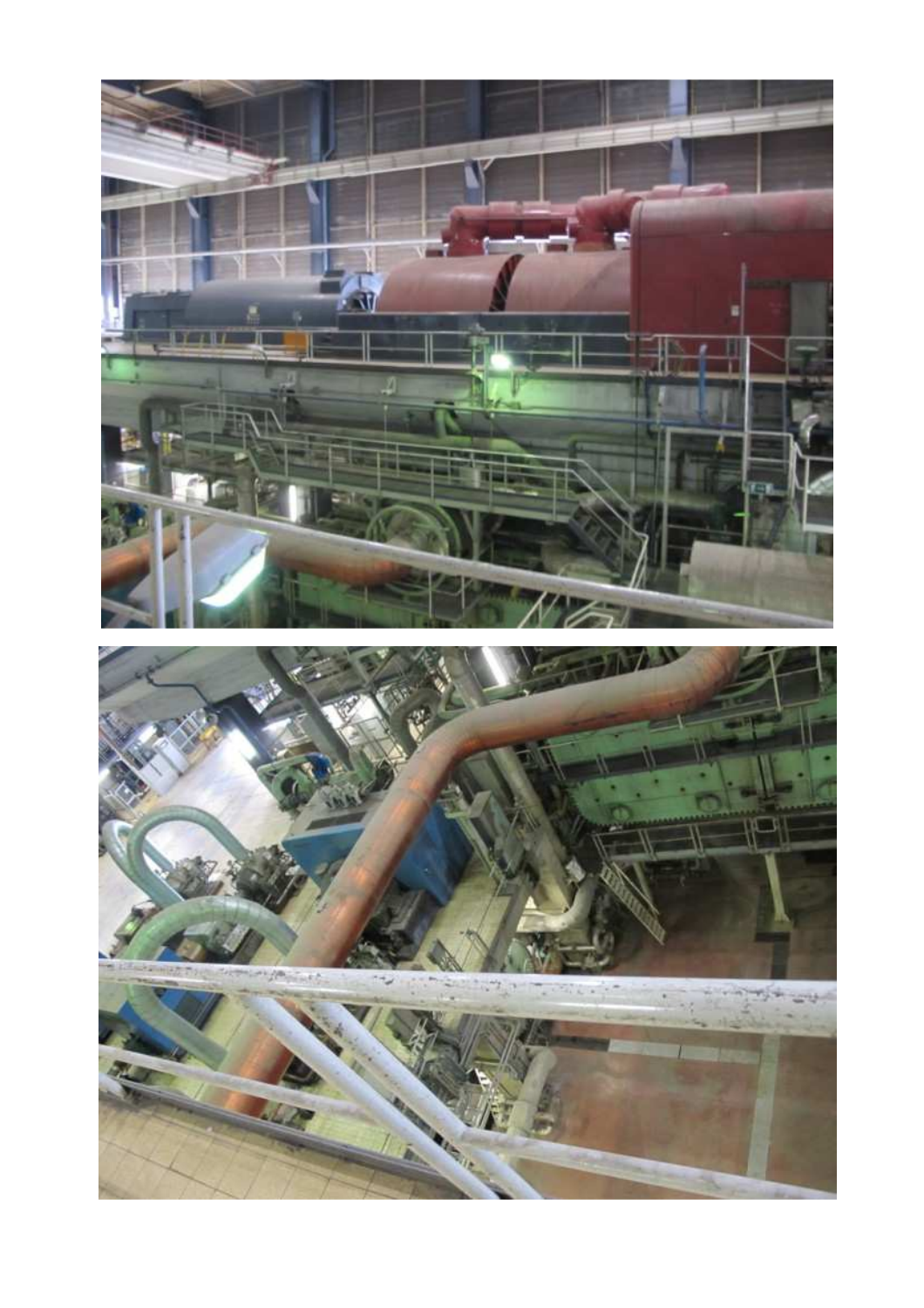![](_page_4_Picture_0.jpeg)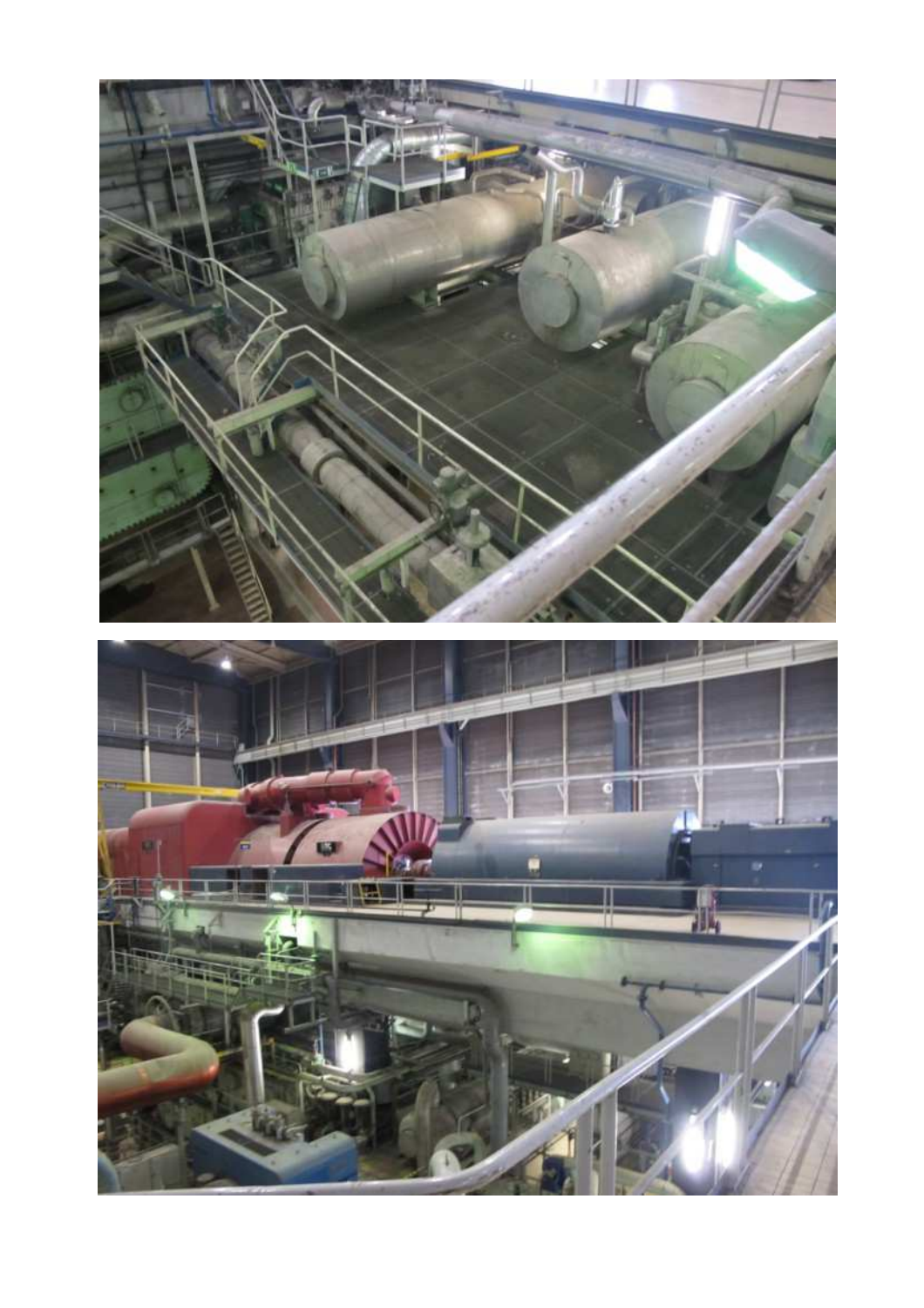![](_page_5_Picture_0.jpeg)

![](_page_5_Picture_1.jpeg)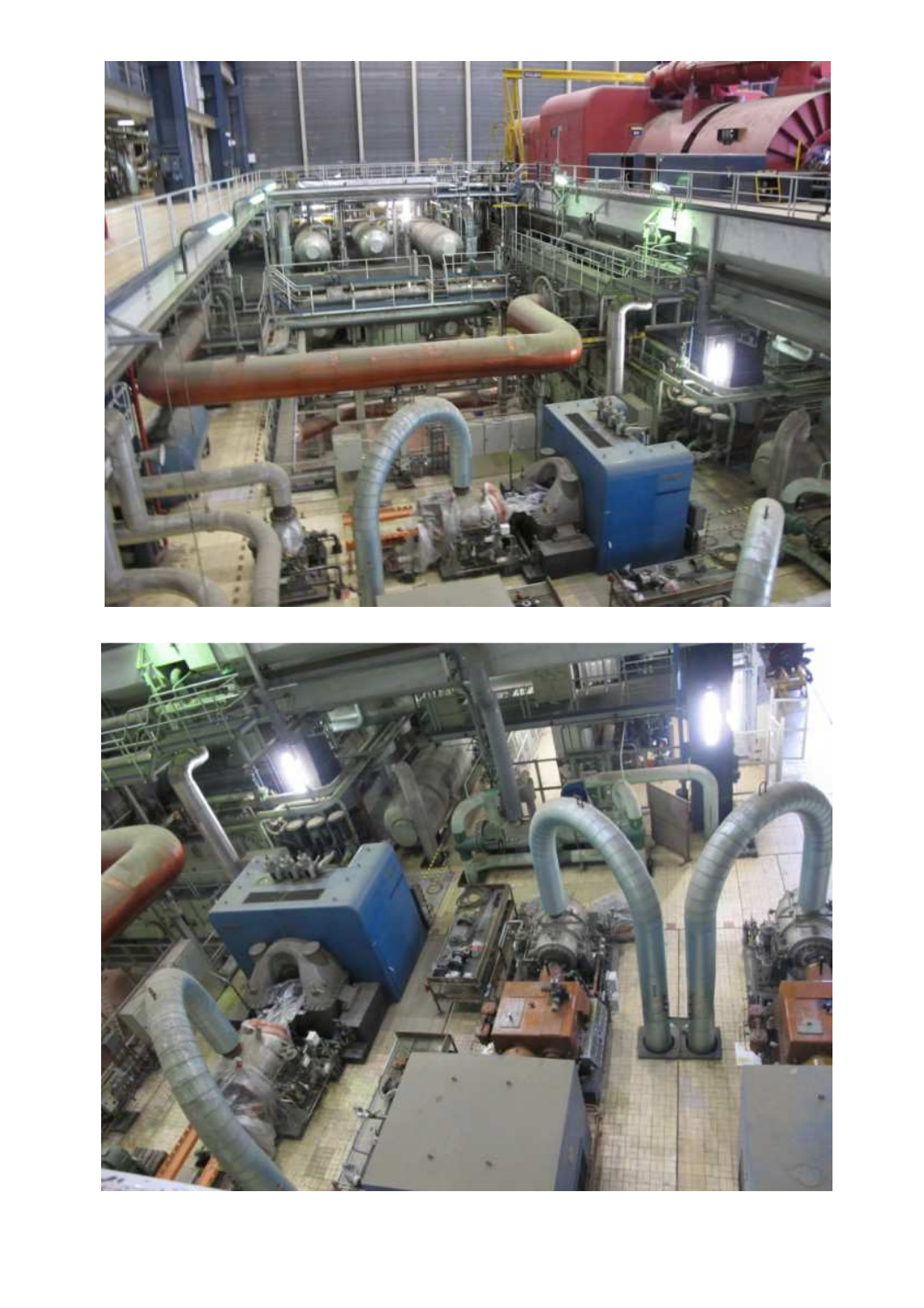![](_page_6_Picture_0.jpeg)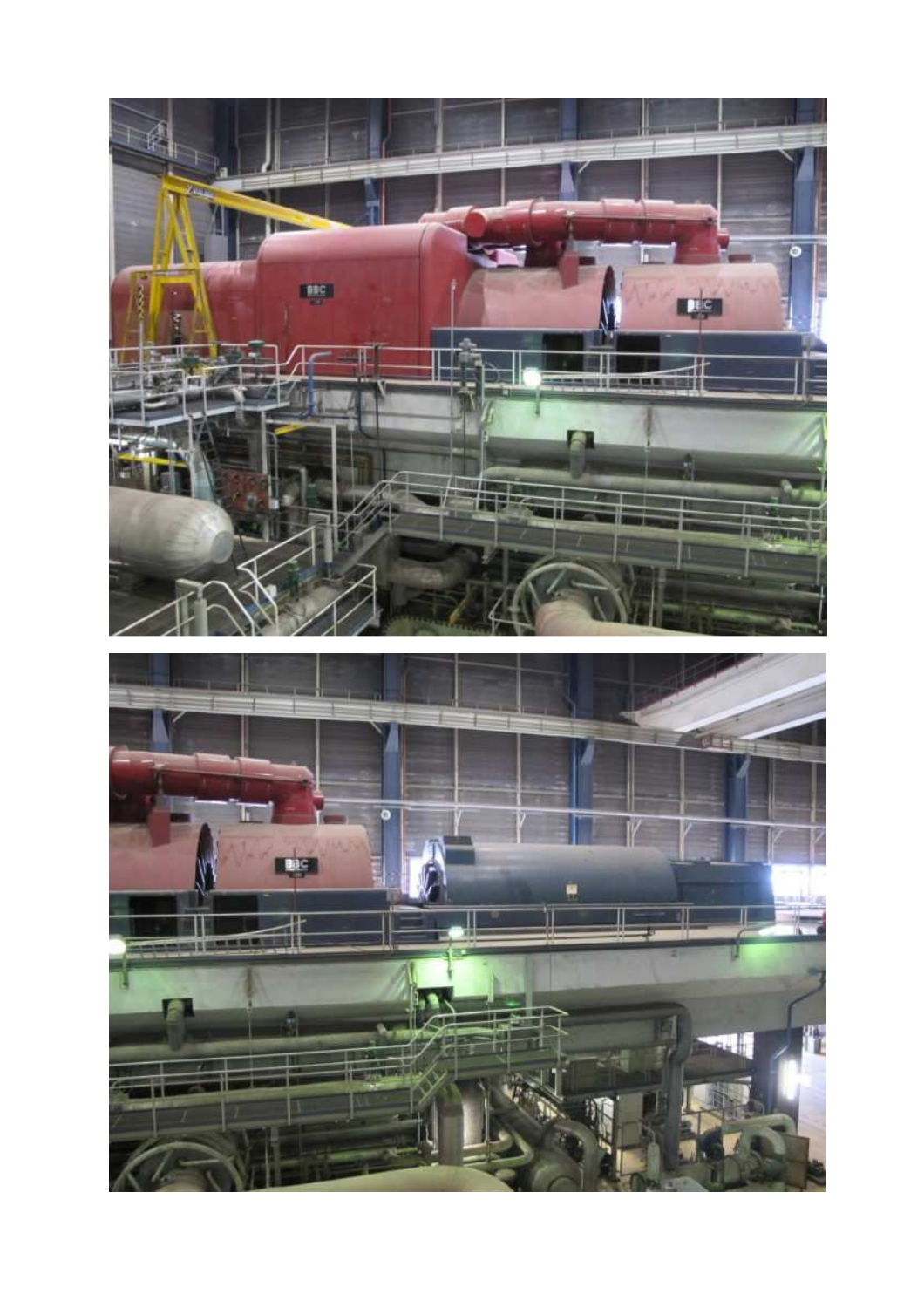![](_page_7_Picture_0.jpeg)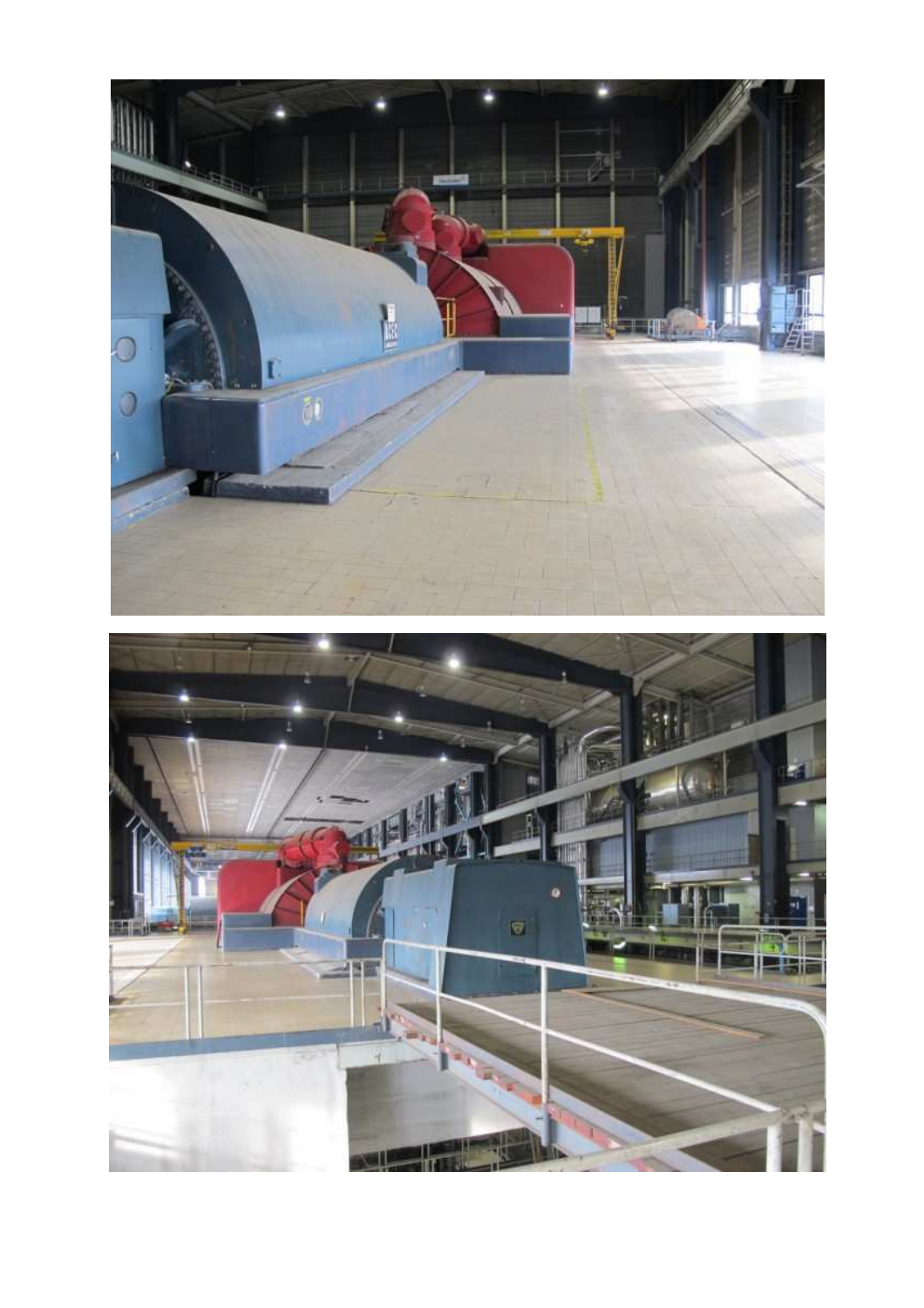![](_page_8_Picture_0.jpeg)

![](_page_8_Picture_1.jpeg)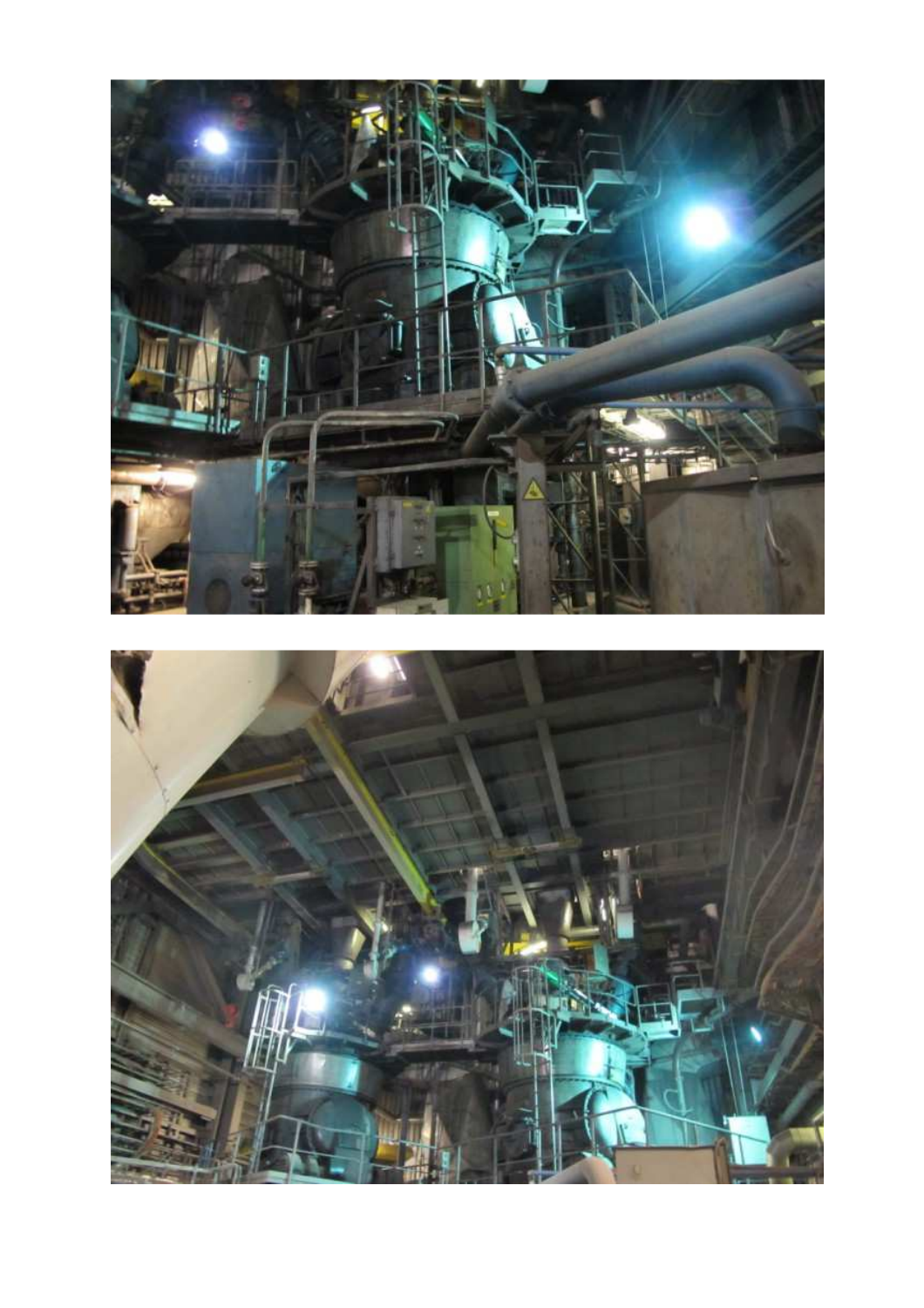![](_page_9_Picture_0.jpeg)

![](_page_9_Picture_1.jpeg)